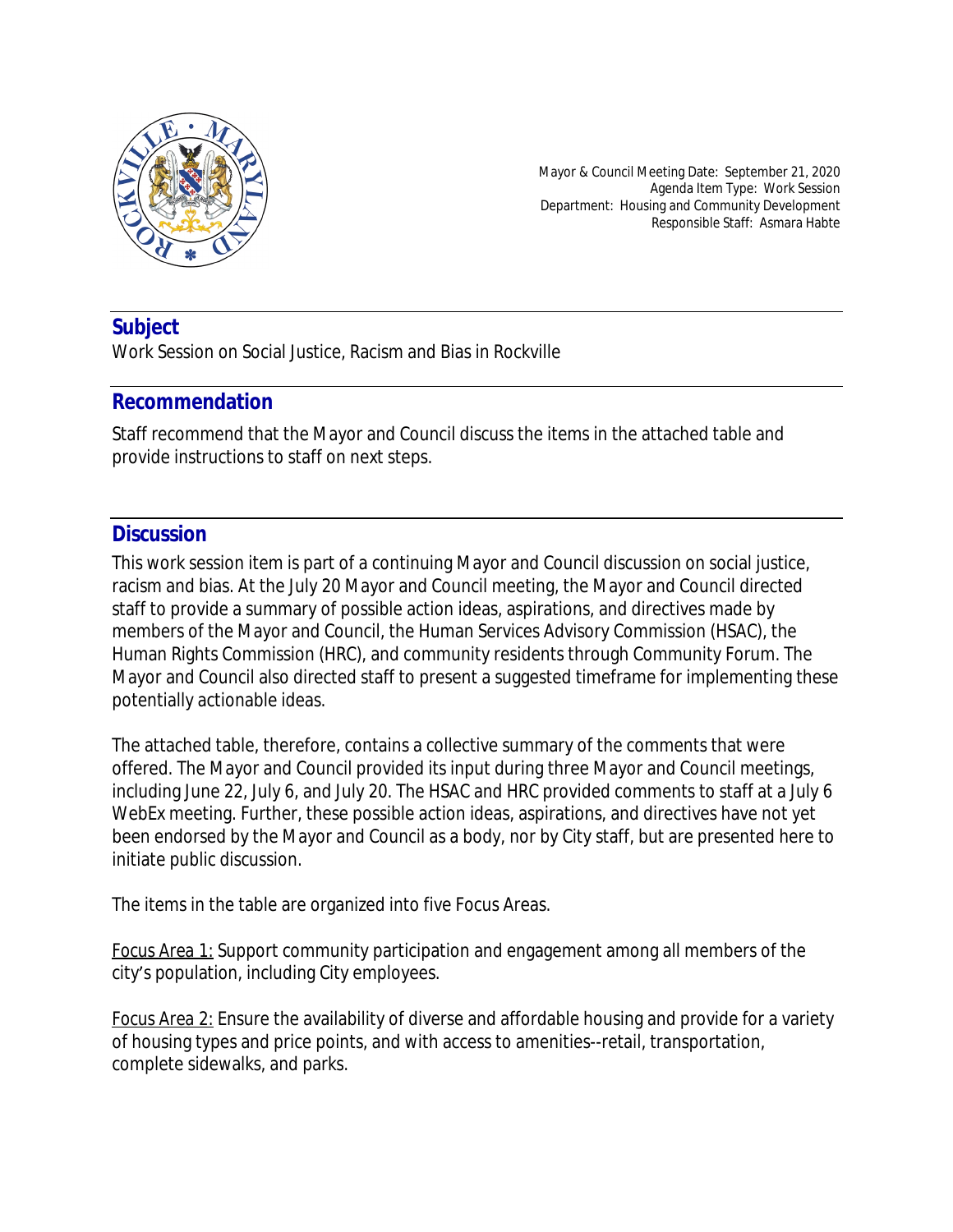*Focus Area 3:* Continue to build on the City's best practices in policing, promoting racially-just policing by building relationships between community members and law enforcement, and ensuring all community members are treated with equity and respect.

*Focus Area 4:* Promote diversity in City staffing and Boards and Commissions membership.

*Focus Area 5:* Budgetary, Policy, and Planning considerations for the Mayor and Council.

The Mayor and Council could refine these categories.

We have provided preliminary staff comments for the various ideas to present additional information—such as the item's status, potential legal considerations, and proposed next steps.

Staff has also suggested a proposed timeframe to implement potential actionable ideas as directed by the Mayor and Council. The proposed timeframes are:

Short Term = immediately to 6 months, Medium Term = 6 months to 24 months, and Long Term = 24 months to 72 months.

These timeframes may be refined as the Mayor and Council desire, following consideration of relative urgency, the budget, staffing capacity, legal parameters, and other factors.

Similarly, staff has identified participants, including various City departments and external organizations such as Montgomery County, Rockville Housing Enterprises, Montgomery County Public Schools, federal agencies, non-profit organizations, the faith-based community, city neighborhoods, and other potential partners.

The Mayor and Council's discussions are at an early stage, and ideas and options can be adjusted upon further deliberation and direction by the Mayor and Council.

In summary, this list is a collection of important and possible actionable ideas, aspirations, and directives. It is presented to the Mayor and Council for further discussion, vetting, and prioritization for eventual implementation.

### **Mayor and Council History**

The Mayor and Council have discussed this topic at three previous Mayor and Council meetings, including June 22, July 6, and July 20. This work session is a continuation of an on-going Mayor and Council discussion.